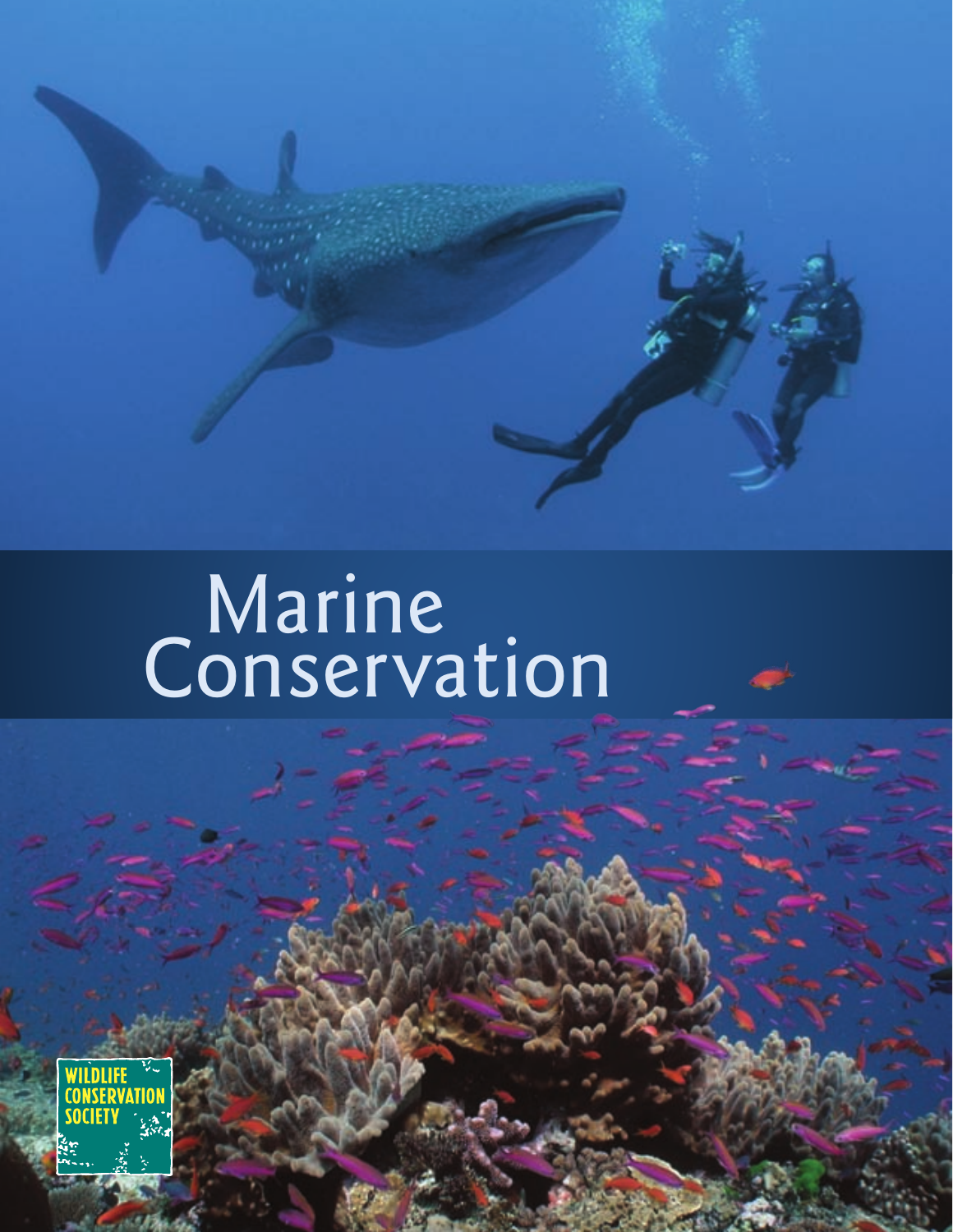

he Wildlife Conservation Society's (WCS) Global Marine program develops and implements innovathe Wildlife Conservation Society's<br>
(WCS) Global Marine program<br>
develops and implements innovative<br>
solutions to the most challenging threats facing Coral Reef Seascapes and Ocean Giants through research, capacity building of local individuals and organizations, and policy action. WCS maintains a long-term commitment to priority species and sites in 15 countries worldwide, recognizing that true conservation requires sustained on-theground efforts over decades.

#### Conserving Coral Reef Seascapes

The widely published decline of coral reef ecosystems world wide has been attributed to a range of pressures from climate change to overfishing. WCS addresses these threats with a science-based, on-the-ground approach, working closely with governments and communities in Belize, Indonesia, Papua New Guinea, Fiji, Madagascar, and islands in the broader western Indian Ocean. Our role is to create a balance between the conservation needs of ocean wildlife and marine ecosystems and the needs of local people. This often involves the establishment and management of marine protected areas and the development of policies to sustain these areas. The hallmarks of the WCS approach are using sound science as the basis of management, working closely with decision-makers at all scales, and making long-term commitments to seascapes and the communities dependent on them.

#### Protecting Ocean Giants

The world's oceans once supported large and thriving populations of large marine vertebrates, what we term Ocean Giants. WCS is helping Ocean Giants flourish once again by developing conservation strategies and approaches to protect these icons of wild, healthy oceans. Our species conservation ini-

### WCS maintains a commitment to priority species and seascapes

Across our global network of sites, WCS synthesizes ecological, biological, and social science in teams led by their premier conservationist scientists. Our trans-oceanic research agenda ranges from resilience to climate change to the adaptive capacity of local communities and is designed to pull together expertise, lessons learned, and a global dataset from our long-term sites to give a clearer picture of the state of coral reefs around the world and priorities for effective conservation action.

tiatives focus on whales, dolphins, elephant seals, sea turtles, manatees, and sharks in key habitats across the Gulf of Guinea, western Indian Ocean, south Atlantic, Caribbean, and Indo-Pacific seas. WCS brings a sciencebased strategy, a commitment to training and capacity-building for emerging scientists and managers, and experience in developing sound policy instruments to support good management for these species. Underlying this work is a keen understanding of the need to achieve effective conservation while meet-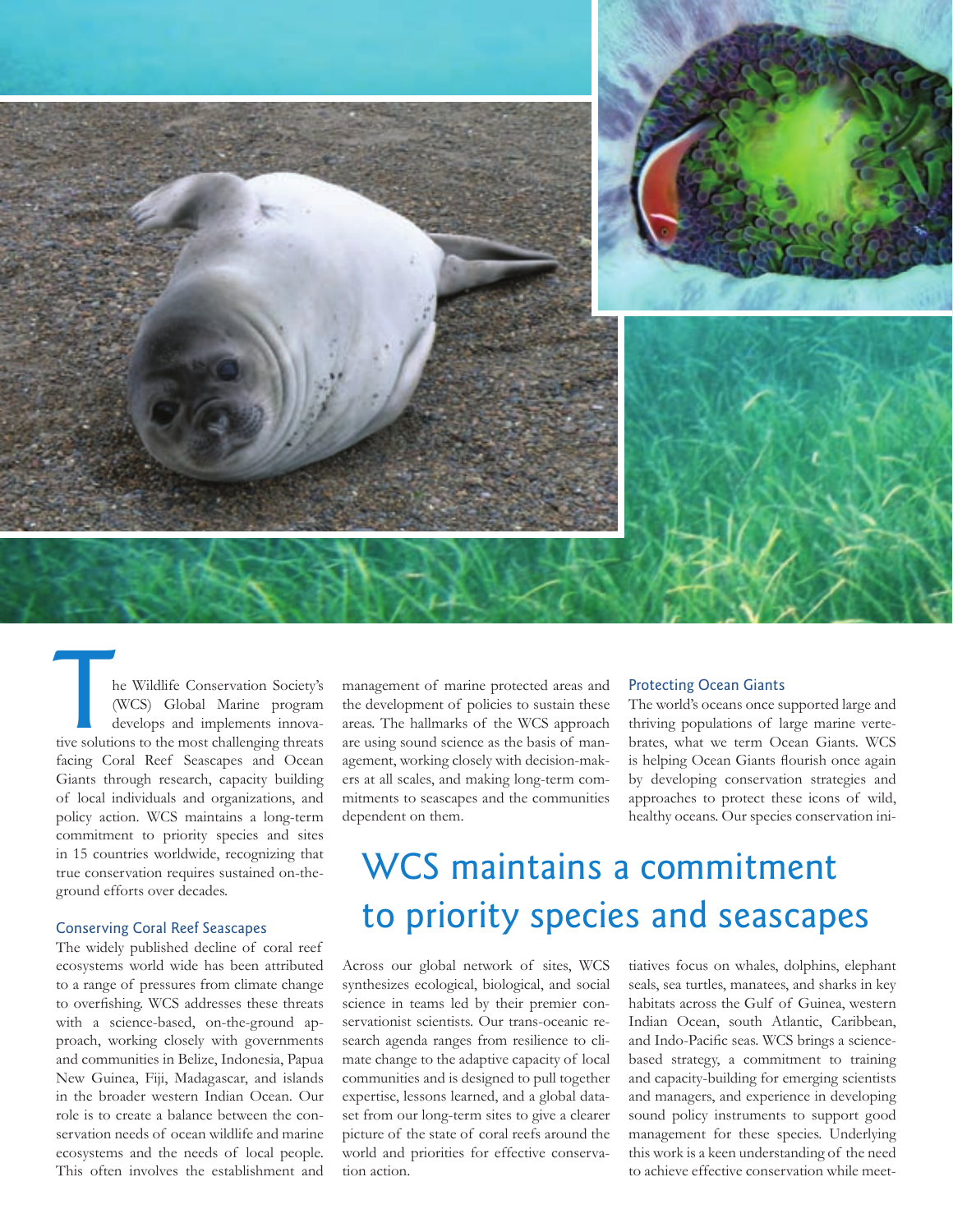

ing human needs. Each focal species strategy draws on many tools, from community involvement to tracking movements of these migratory species using cutting-edge technologies to our important contributions to management policies, to address the highest priority conservation needs of the oceans' most iconic species.

#### Integrating Land/Seascape Conservation

Leveraging WCS' multi-decade commitment to coastal landscapes, several "summit to seas" efforts are currently protecting large adjacent tracts of both land and sea. Off Patagonia, the "Sea and Sky" program connects open ocean conservation with coastal and terrestrial protected areas to conserve

a range of species including elephant seals, petrels, penguins and a number of associated fisheries. In Gabon, WCS serves as technical advisor to the National Parks Service's management of terrestrial, coastal, and marine protected areas that boast some of the planet's

most dramatic wildlife aggregations. Loango National Park, for instance, is one of the few locations on Earth where tropical Africa's great terrestrial icons—elephant, buffalo, hippo, gorilla, and leopard—come down to the shore to meet the world's marine icons humpback whales and leatherback turtles.

#### The WCS Approach

Our seascape and ocean giant conservation strategies involve working on multiple scales, while pursuing on-the-ground practical application and investigation of new scientifically tested approaches and results.

- 1. Conserving Living Seascapes: Ultimately, we hold ourselves accountable for the long-term conservation and protection of living seascapes and species of global importance, basing new marine protected areas and other conservation actions on our field research and commitment to sites and species.
- 2. Ecological and Social Scientific Investigation: Science-based research to inform conservation action is central to WCS's approach.
- 3. Building Capacity, Strong Partnerships, and Local Engagement: Our long-term commitment to the sites where we work allows us to build critical relationships with the key people and partners at those sites